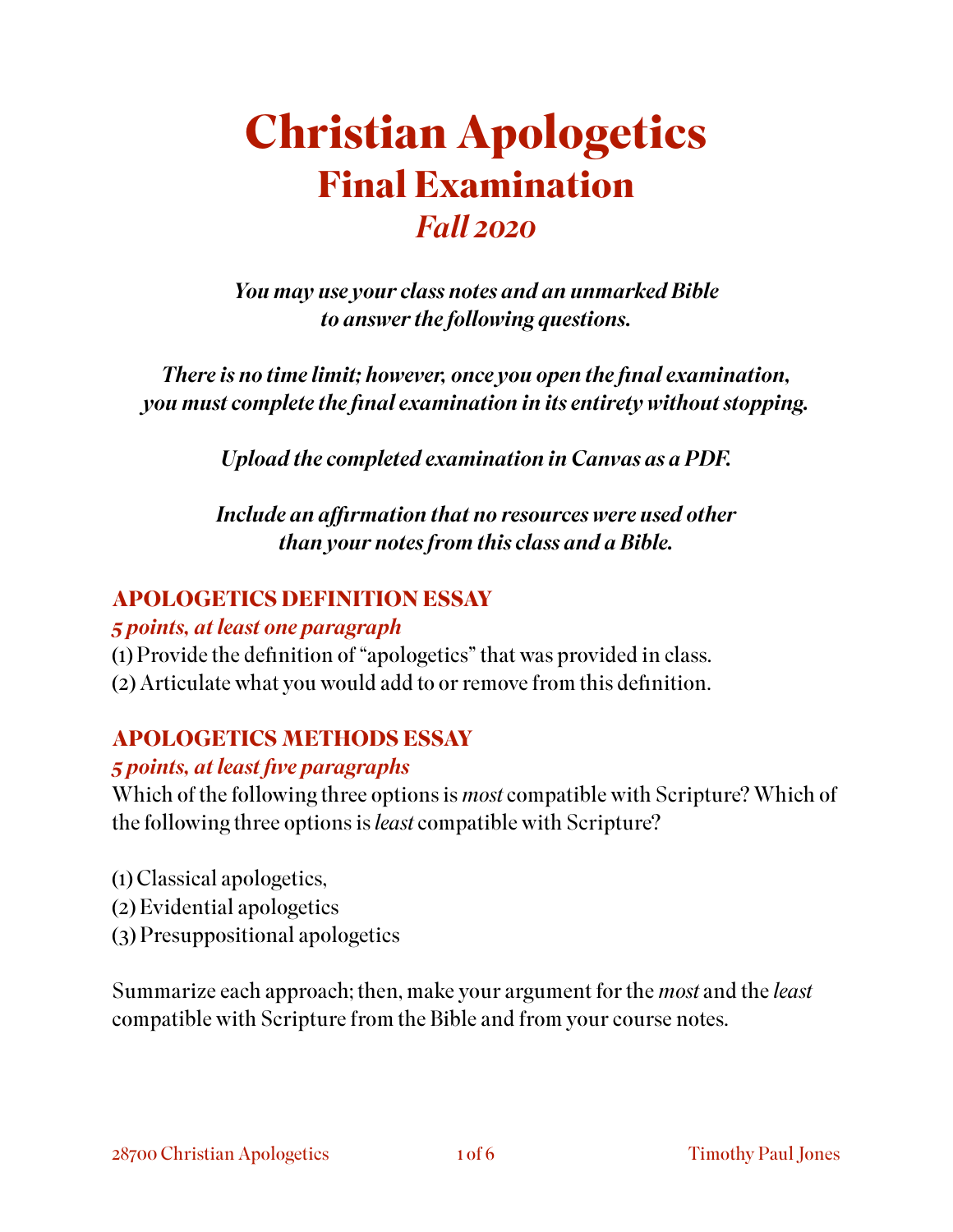### **SHORT ESSAY PROMPTS**  *5 points each, at least three paragraphs each*

#### *CHOOSE AND RESPOND TO THREE OF THE FOLLOWING FIVE PROMPTS.*

#### **PROMPT 1: REASONING IN CIRCLES?**

Suppose that someone says to you, "You only believe that the Bible is true because the Bible claims that it's true. That's circular reasoning!"

Develop a gracious and reasonable response to this accusation.

Depending on which apologetics method you find to be most compatible with Scripture, your response might focus on external evidences, on the resurrection of Jesus, on the witness of the Holy Spirit, on the self-authentication of Scripture, or on some combination of these factors. Notes from the course lectures and notes from *Why Should I Trust the Bible?* will be helpful as you develop your response.

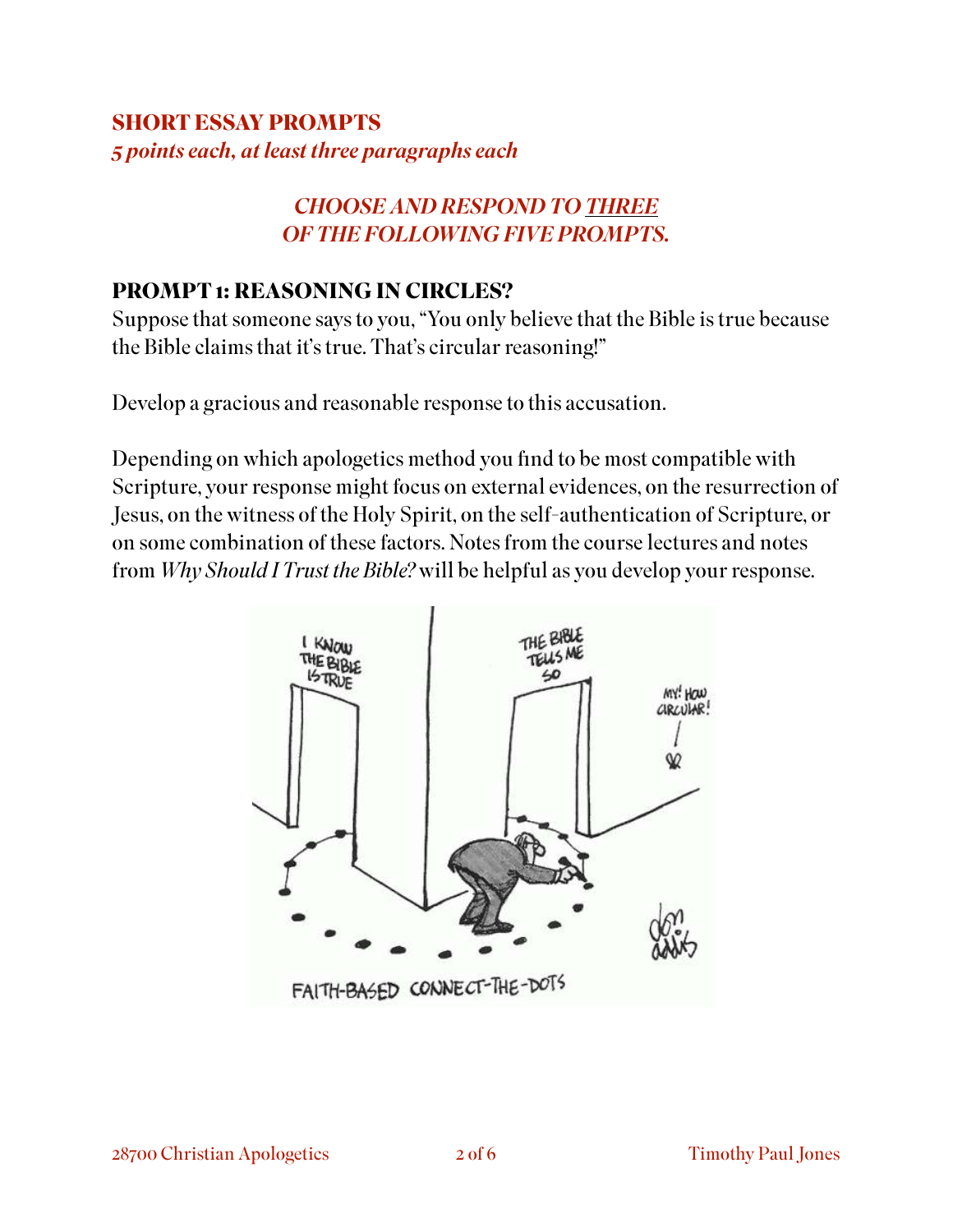### **PROMPT 2: A TALE OF TWO VANS (AND ONE SAM)**

In the 2004 Van Halen song "Learning to See," Sammy Hagar wrote and sang the following lyrics:

*"Trying to follow every footstep, I feel so lost along the way, reading the Scriptures straight from the Gospel but never understanding what they say."* 

Why, according to Van Tilian presuppositionalism, was Sammy Hagar "never understanding what" the words of Scripture had to say?

How would an evidentialist or a classical apologist see Hagar's lack of understanding differently?

Which perspective on an unbeliever's failure to understand the Scriptures best describes your own perspective?

Your class notes on Van Tilian presuppositionalism and on apologetics and the Word of God will be helpful in responding to this prompt.

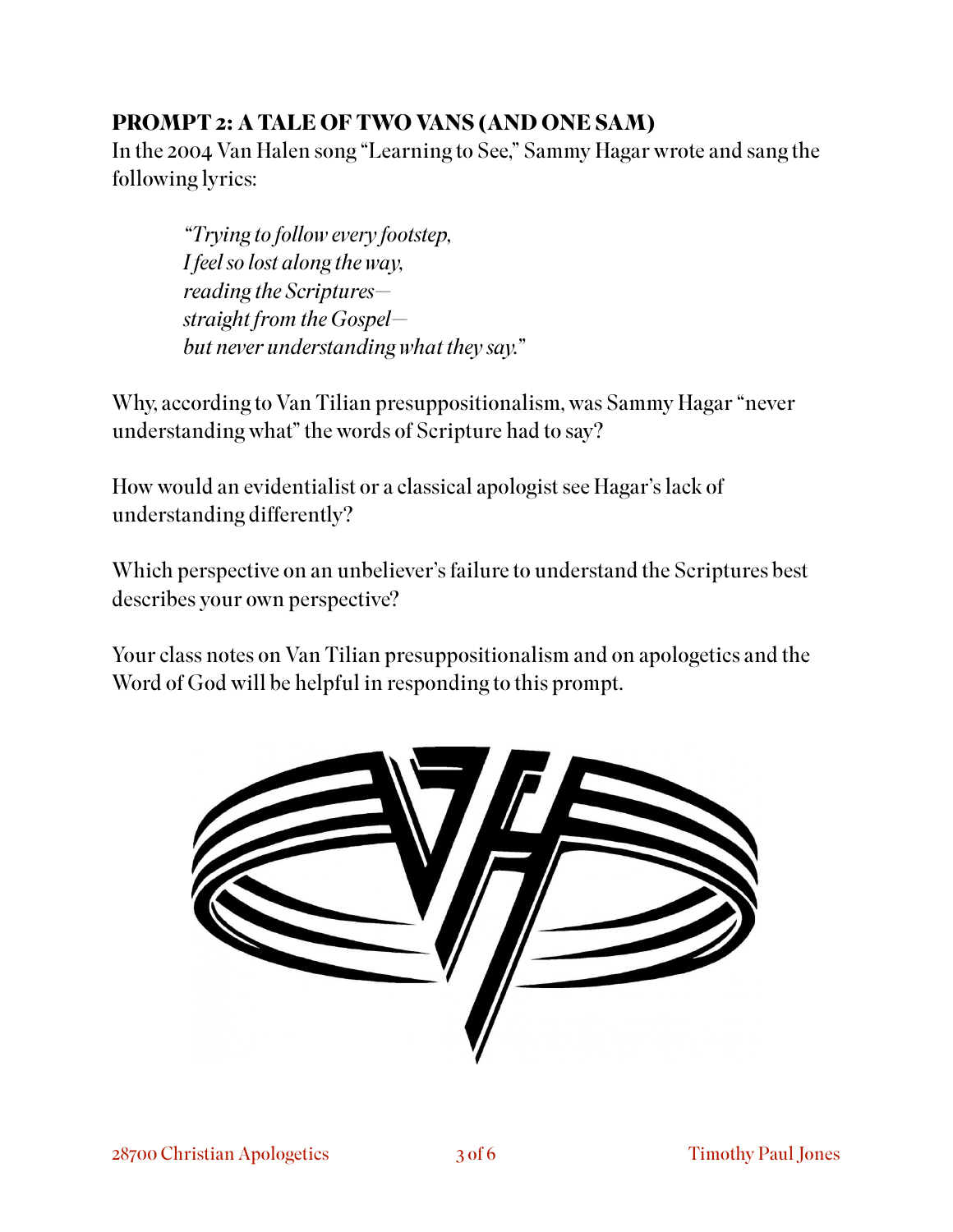#### **PROMPT 3: HISTORY AND PROBABILITY**

Engage with the implications of this quote meme from Bart D. Ehrman:

![](_page_3_Picture_2.jpeg)

Drawing from your notes from course lectures and your notes from *Why Should I Trust the Bible?,* point out and respond to the logical problems in this quotation.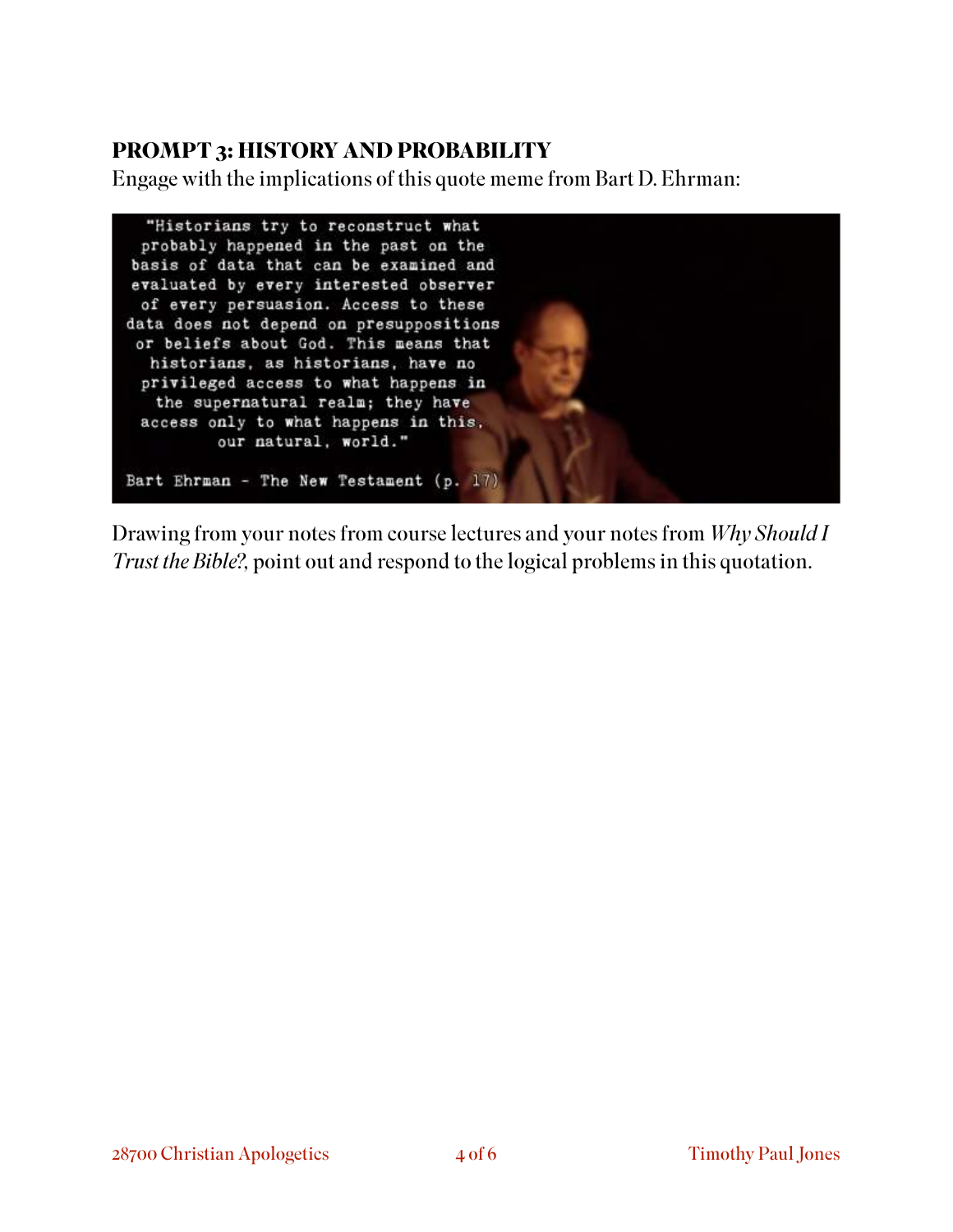# **PROMPT 4: PROVING SUPERMAN**

Develop a reverent, reasonable, and humble response to the meme below. Your response should begin with evidences connected to the New Testament Gospels. Your notes from course lectures, from C.S. Lewis's essay "Fern-Seed and Elephants," and from the book *Why Should I Trust the Bible?* will be helpful.

![](_page_4_Picture_2.jpeg)

Trying to prove God with the bible is like trying to prove Superman with a comic book.